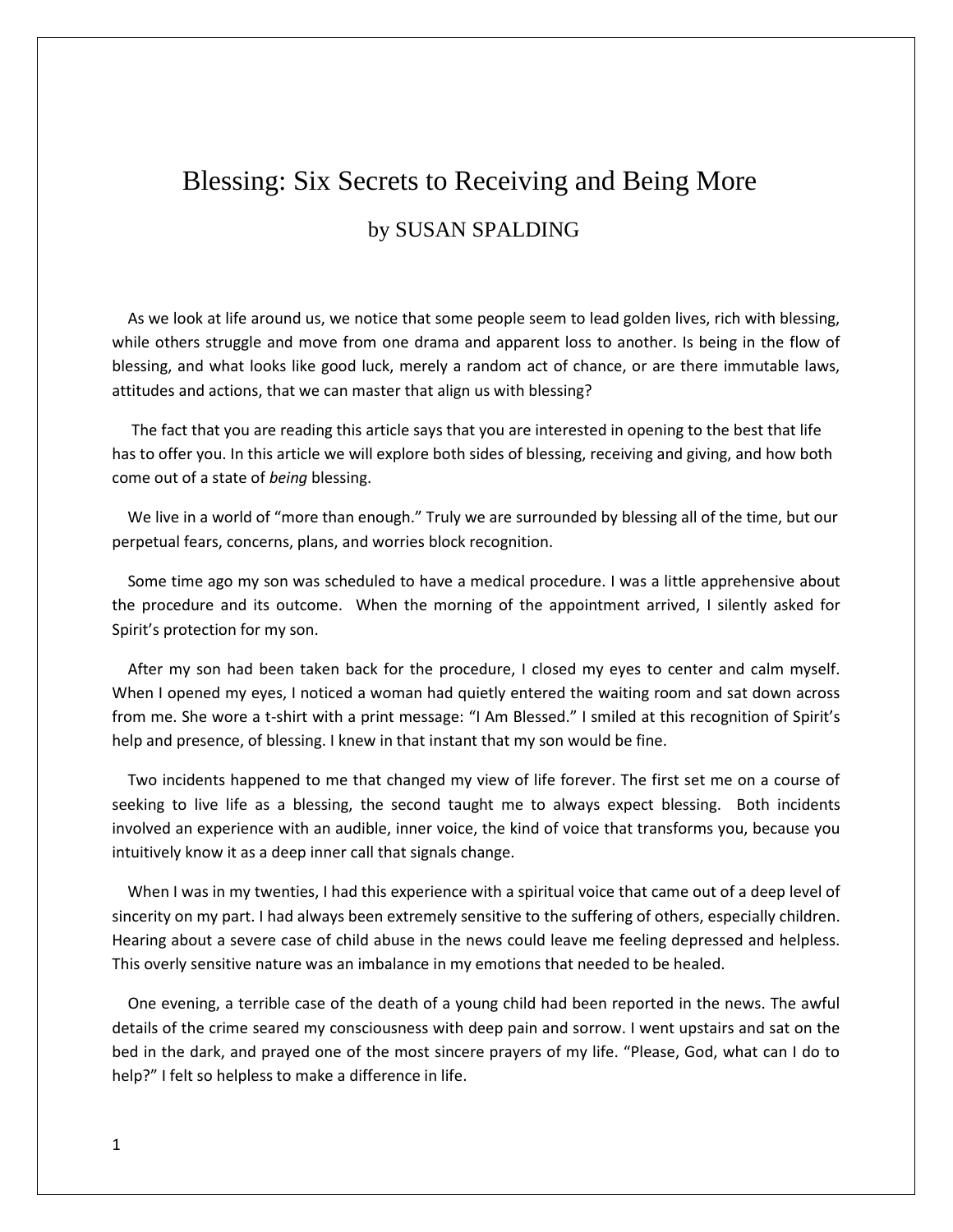I wasn't really expecting an answer, but to my surprise, one came. "Be the best that you can be," a quiet inner voice said. Instantly, the pain and anguish left my heart. My heart leapt with discovery. I had a mission! I could make a difference in life by diligently applying myself to my spiritual unfoldment. I could live my life as a blessing.

 The second experience happened several years ago. I was quietly working in my office, when suddenly an inner voice whispered: "The best is yet to come." I told my co-worker what I had heard. "I wonder what is going to happen?" I asked happily. I felt this voice was foretelling the coming of some wonderful future event.

 As time went by, life continued to have its ups and downs. "When is this wonderful thing going to happen?" I would ask. Then one day it hit me. I understood the message, the gift, that the voice was giving me. Because of the very nature of Spirit, the best is always yet to come. Life is always unfolding, expanding, increasing, when we learn to align with flow and harmony. The best is always yet to come because of the eternal, expanding nature of consciousness. I was learning to expect blessing, to expect the best, never to settle for "just good enough," for the best is yet to come as long as I do my best, and strive to be my best.

 Living my life around these two principles, these two commitments, has taught me a lot. Sometimes I fall short of being the best that I can be, other times I am amazed by miracles, the ease with which they manifest, the sheer joy of living with this kind trust and risk.

 I have identified six secrets of receiving and being blessing. These six secrets are easy to understand and simple to apply. So let's begin, and enter the world of blessing, because the best is yet to come!

# **Secret number one: Appreciation Brings Abundance**

 The first secret, appreciation, can bring abundance, even in the midst of loss. Understanding and applying the first secret of blessing requires an examination of how we face life and its natural cycles of ups and downs.

 Do we live with a sense of entitlement, feeling that our needs should always be met by others? To have an attitude of entitlement, to fail to appreciate the people, experiences, and gifts of life, is the sure way to limit growth and prosperity.

 Do we feel dissatisfied and unhappy, and never seem to have quite enough—enough love, enough money, enough happiness, or enough health? Or do we have an easy and natural response of gratitude for every good thing in our lives? Are we also able to know that every apparent reversal contains within it a seed for growth and learning, a hidden blessing?

 A great secret of life is that energy follows attention. Whatever we focus on increases. When we focus on our problems, our needs, our perceived lack, those very things loom ever larger and increase in proportion to our focus. When instead we focus on our blessings, taking stock of what we have in reverent appreciation, our hearts open to receive more.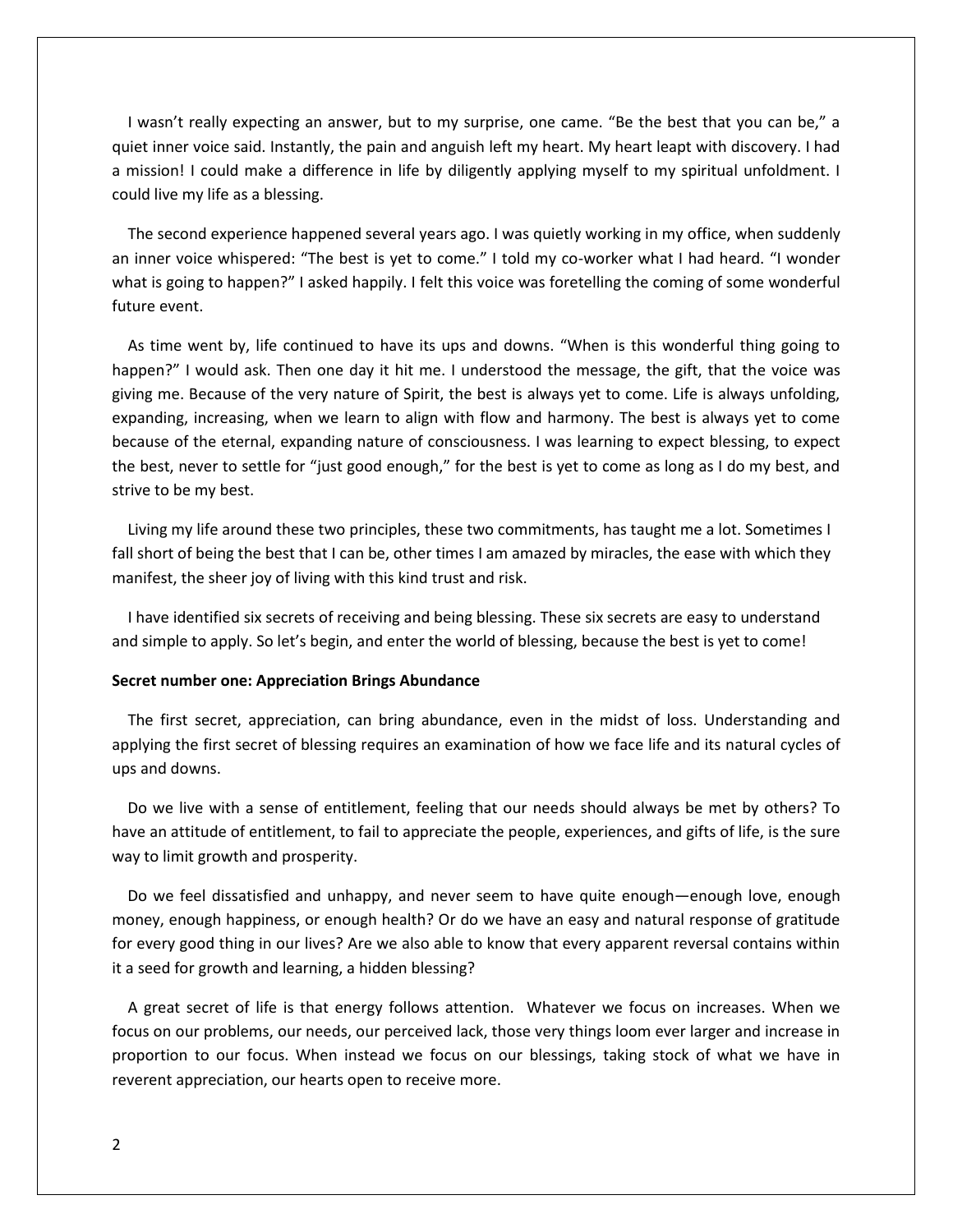To appreciate is to increase in value. To depreciate is to decrease in value. Self-deprecating comments and attitudes about ourselves and our lives create depreciation, creating and perpetuating a downward spiral away from blessing. An attitude of appreciation brings added value to our lives, and added value is increase.

 Now let's look at how the universe rewards a grateful heart, not by some random act, but by natural law—the law of increase.

# **Secret number two: The Law of Increase**

 To increase is to multiply. The principle of increase means that no matter how good things are now, they can be even better. The reverse is also true, however. No matter how bad things are, they can also get worse. Knowing that consciousness always builds on itself, and that by its very nature, Spirit is the principle of increase, I asked: "How can I consciously work with this principle and align with increase in my life?" The answer that came is so simple.

 First, we must thought-build in the direction we want to go. We must never allow a negative thought or belief to corrupt the natural flow toward increase. These negative thoughts spring from fears. Fears spring from a lack of understanding.

 Second, we work with the principle of increase by using our talents, whatever they might be, in order to increase them. In other words, we use what we are, and we use what we have. A writer will write every day. A photographer will take pictures. A cook will try new recipes. When we use what we are, our efforts teach us and prepare us for the opportunities coming into our lives. We develop momentum. The love and zeal with which we work multiplies our abilities and our confidence, and calls to us the very people who need our services or skills.

 New opportunities and circumstances appear as if by magic through the law of increase. Our talents expand by using them, and the more energy and goodness we bring to life, the more that we allow to flow through us, the more we receive. We are expanding centers of love. We become our own selffulfilling law of increase when we use what we are.

#### **Secret number three: Giving is the Secret to Receiving**

 When I was a young child, I attended Sunday School in my family's church. One particular lesson stands out vividly in my memory, one that has served me well throughout my life. The teacher was trying to explain to our young minds the idea of being a good steward. I didn't really know what a steward was, but as she continued, I understood that she was trying impress on us that everything we have is a gift from God, and we are merely stewards, caretakers, of these gifts. If we think of our lives, our talents, and our money, as coming from the Source, and as belonging to God, then our role is to be the caretaker of our lives and our gifts.

 Since all gifts come from the same Source, then we can view ourselves, not just as recipients of these gifts, but also as distributors of gifts. When we give, whether the gift is money, time, attention, or a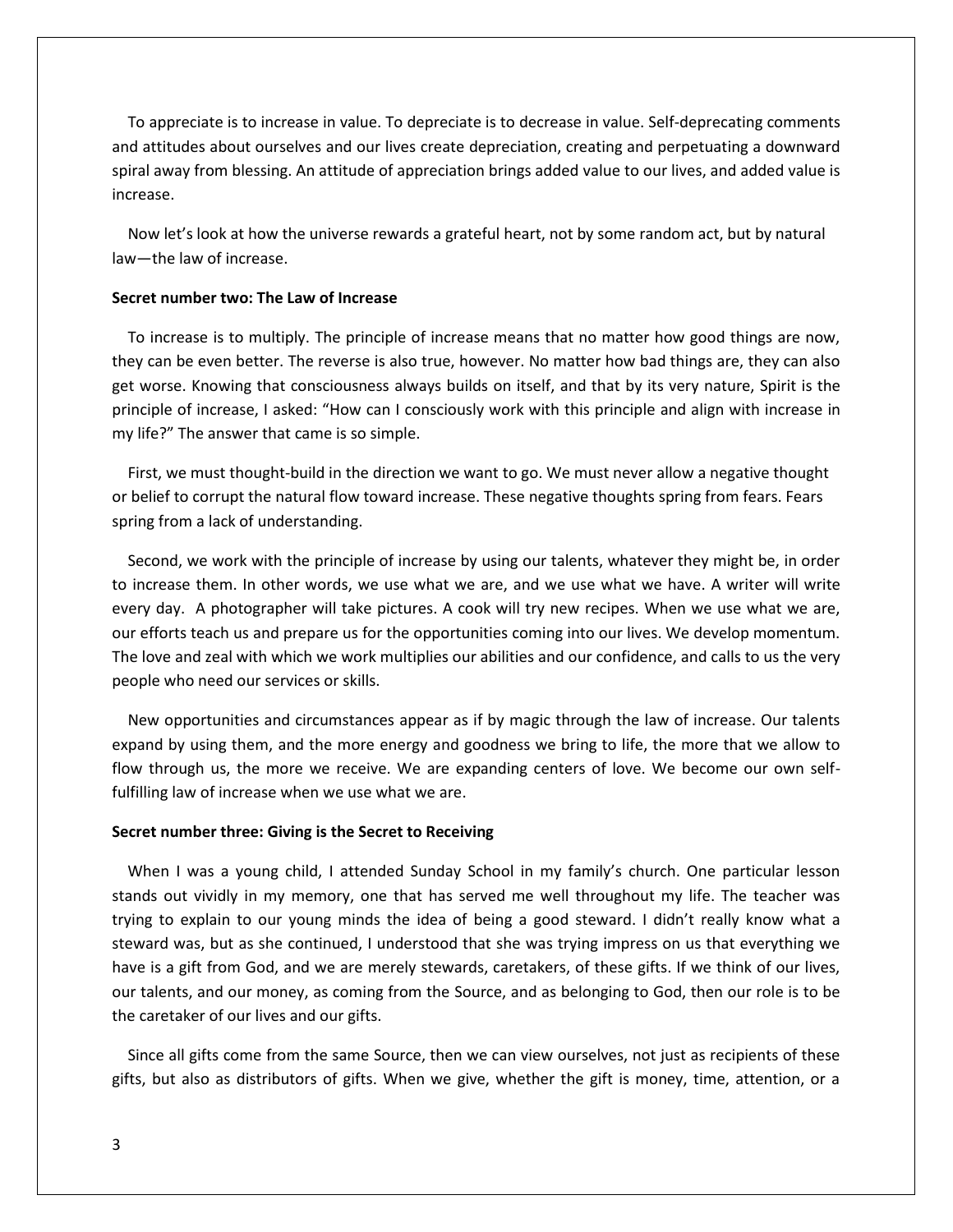service, the gift is really love. Spirit, not tolerating a vacuum, fills us with more blessing, which in turn inspires even more love and service on our part, and so the cycle goes.

 As an example, I recently had the nudge to increase the monthly donation I make to a spiritual organization I enjoy supporting. I had been feeling the nudge for a while. I followed my inner feeling and increased my donation to the figure I felt was right. A few days later I received a gift certificate for a health service worth \$250! I wasn't looking for a spiritual return, but one always comes, for we simply can't out give Spirit.

 Why would we choose to withhold, to not give of ourselves and our resources? The reasons are many: "I am not strong enough, smart enough, worthy enough. I don't have enough money, time, etc." It is possible for anyone to move into a state of spiritual poverty when life's challenges and hardships let us forget the blessings, and move us from our state of being blessing.

 Fortunately, the solution can be as quick and simple as opening to the flow of life and letting the healing, life-giving spirit of giving move through us again. Outflow creates inflow.

Secret number four is also tied in with giving—giving up worry and letting go of our feeling of need.

# **Secret number four: Acceptance and Surrender**

 When we feel a need in our lives, we seek blessing; the other side of seeking and asking is being able to receive and accept. Worry and fear block the very help we are seeking.

 Once I found myself slipping into a state of worry. Several challenges had surfaced at the same time. Even though on previous occasions I had worked through the process of seeking inner guidance, surrendering, and receiving help, I found myself tense and worried.

 One night I awoke with this thought being impressed on my awareness: "You must give up need." The inner voice continued and reminded me that the way to receive God's help was to give up the feeling of need and worry, and resign my cares to God. I instantly relaxed. I awoke with a sense of renewed hope and trust, and my situations were soon resolved.

 When life and its burdens become more than we can bear, that is when it is definitely time to take stock of our blessings and find a way to be grateful, even for the hardship. Can we still find love in our hearts? Can we find a blessing in the problem? Whatever problems we are having do not define who we are. They are merely temporary conditions. If we identify too closely with our problems, we will not be able to solve them.

 This inner process that we must each discover for ourselves leads us through complication, to humility, to gratefulness, to true surrender. Then miracles happen.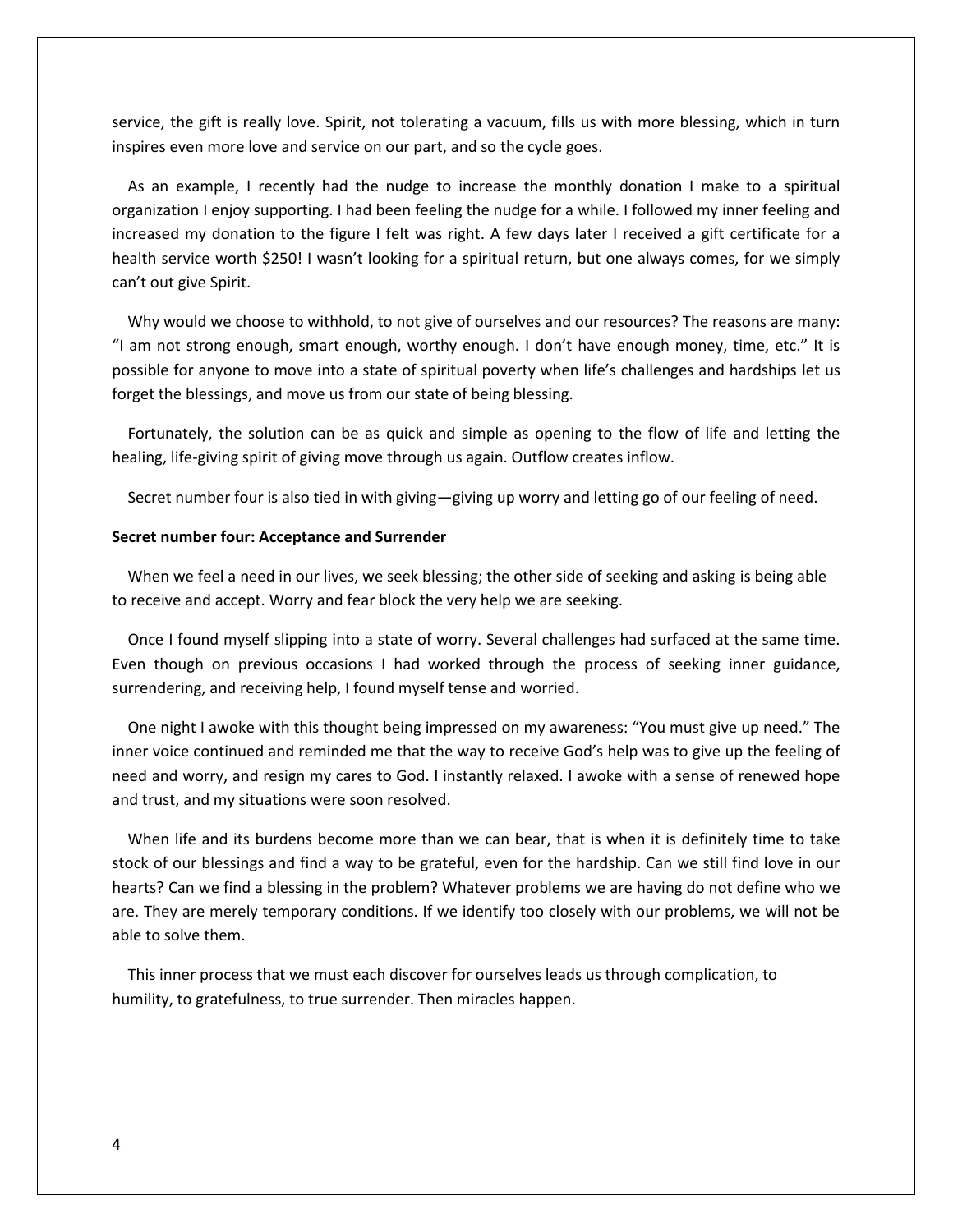### **Secret number five: Be Cause**

 There is an interesting process that is continuously happening in life. You, everyone, and everything around you are continuously emitting frequencies, vibrations. These vibrations are created by our thoughts, our feelings, the music we listen to, the news we read or hear, etc. A subtle energy transfer takes place, from the emitting source, to the receiver. The received energy brings with it all of the characteristics of the source.

 When someone else's state of being affects your own, you come into an inner agreement, create an identification, and respond in kind. In essence you become a victim, an effect, resonating with circumstances outside yourself. Or you can become a victim of your own negative thought patterns and feelings.

 Resonance implies a matching vibration. Resonance is the secret behind the law of attraction. Your state of resonance, or vibration, attracts matching vibrations.

 To attract blessing, live in a state of blessing. Recognize the blessing constantly and abundantly present in life. Choose your own vibrations by choosing joy, humor, and appreciation, rather than responding to every unconscious energy pattern coming from outside of you. Be cause. Choose blessing.

# **Secret number six: Love Creates Blessing**

 Have you ever noticed that there is only one letter's difference in the words bliss and bless? Think of a time when you experienced true bliss, a time that you felt truly blessed. At the bottom of this experience was a state of incomparable love. No doubt a loving, grateful consciousness brought the blessing to you, and your grateful response sustained it.

 When we live centered in the microcosmic world, we look to the world to supply our needs and desires. The microcosmic world is a world of conditional love. We give something, and we expect to get something back. We work, and we are paid. We exchange money for products and services. The physical world operates on this system of exchange—giving something to get something. And we look to the physical world, and are often disappointed, for a fair exchange. Sometimes a fair exchange isn't made, contracts aren't kept, and promises are broken.

 The macrocosmic world operates on unconditional love. When we move beyond the human state of consciousness to the spiritual state of consciousness, one of unconditional love, Spirit gives back. We come to recognize Spirit as our source of life and blessing. We realize we have only love to give, and life rewards us with love, and all its blessings, in return.

 Love creates an open consciousness. I had the privilege of knowing a woman with this kind of open consciousness. She had a saying I heard her use on more than one occasion: "If you draw a circle to keep me out, I will draw a larger one to bring you in." When anyone treated her unkindly, or if a situation was bothersome, she simply opened her heart wider to embrace the person or situation with more love.

The law of life is love, service. We get what we give; we get what we are.